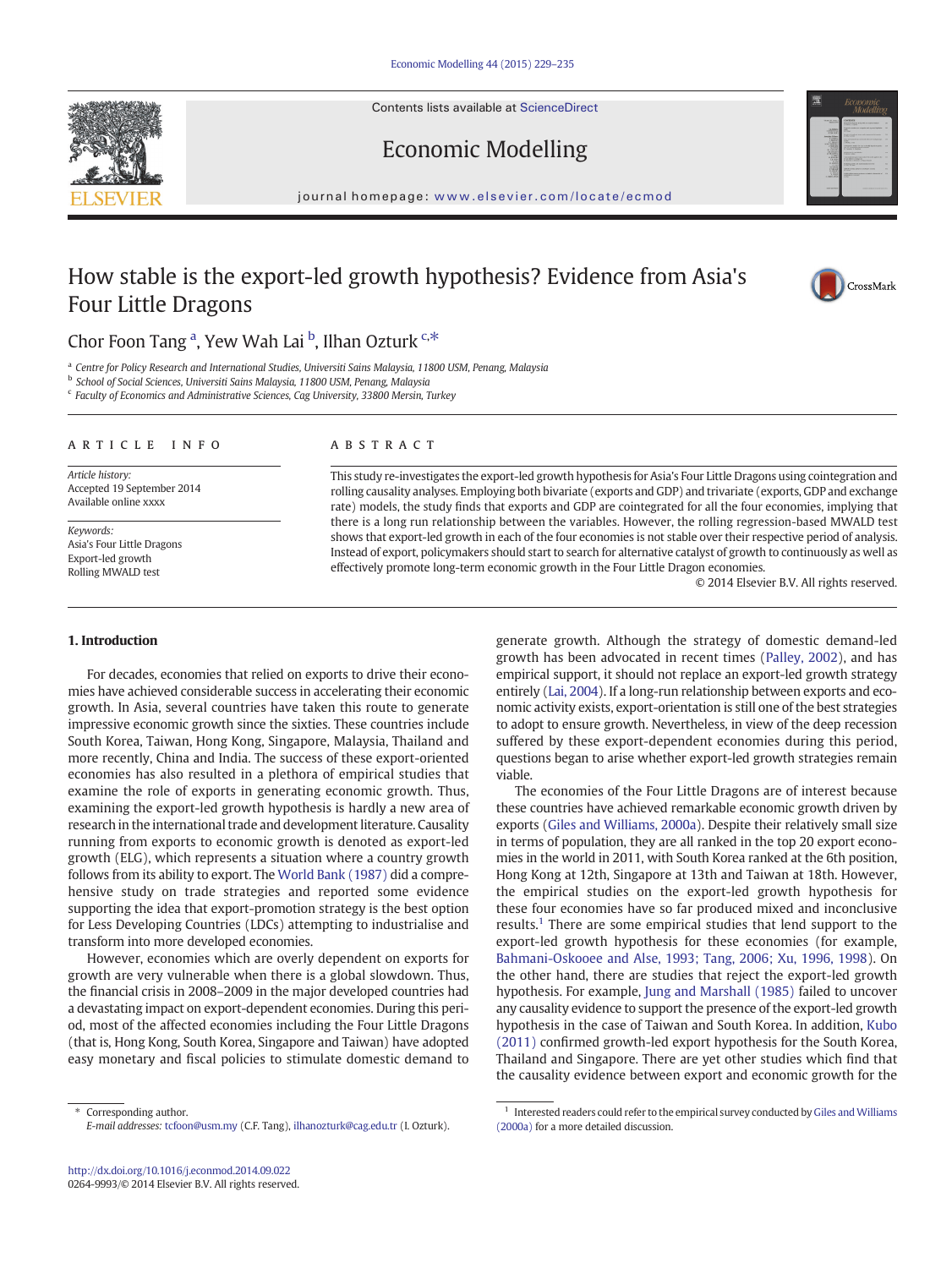Little Dragons tends to be neutral ([Darrat, 1986\)](#page-5-0). In contrast, the results from the study by [Shan and Sun \(1998\)](#page-5-0) on the export-led growth hypothesis for the economies of the Four Little Dragons are mixed. This led them to conclude that the hypothesis is not valid in these economies. [Hye et al. \(2013\)](#page-5-0) examined trade-growth nexus using data from six Asian countries for a long-run relationship among exports, imports and economic growth. They found that the export-led growth model is relevant to all countries except Pakistan, while the import-led growth model is relevant to all countries. The growth-led export model applies to all countries except Bangladesh and Nepal. The growth-led import model and export–import model are relevant for all countries in the sample.

From the above literature, it is evident that there is a divergence between theory and empirical findings. International trade and development theory suggests that exporting is a prominent source for economic growth; however, empirical studies do not provide clear evidence to support the export-led growth hypothesis. [Xu](#page-6-0) [\(1996\)](#page-6-0) noted that the contradictory findings of studies on the export-led growth hypothesis might be attributed to the arbitrariness in the choice of the order for lags in the various causality tests. In addition, [Giles and Williams \(2000a, 2000b\)](#page-5-0) summarised that apart from the choice of the lag order, the inconclusive causality results may also be attributed to the estimation techniques and data spans employed (see also [Gordon and Sakyi-Bekoe, 1993\)](#page-5-0). Recently, [Tang](#page-5-0) [\(2008\)](#page-5-0) incorporated the recursive regression procedure into the Granger causality tests and found that the results of the causality tests vary over time.<sup>2</sup> This suggests that the contradictory causality results observed for the four economies may be due to unstable causal relationships over the analysis period. It is thus interesting to show empirically whether this is true.

The objective of this study is therefore to re-examine the exportled growth hypothesis for Asia's Four Little Dragons emphasising the stability of the causal relationship between exports and GDP by incorporating the rolling regression approach into the Modified Wald (MWALD) causality test [\(Toda and Yamamoto, 1995](#page-6-0)) within the augmented vector autoregression (VAR) framework. To the best of our knowledge, study that demonstrates the stability of the exporteconomic growth relationship is almost non-existence, especially for the Four Little Dragons. The stability of causal relationship is of interest because it has important policy implication, especially in identifying the actual catalyst of growth. For example, if the export-led growth hypothesis is found to be stable where export consistently Grangercause economic growth over the analysis period, policies that aim to promote economic growth through expansion in exports are highly effective. On the other hand, if the export-led growth hypothesis is unstable, one may conclude that export may not be a good catalyst of growth, especially for generating long-term economic growth. Therefore, knowledge about the stability of causal relationship is essential as the effectiveness of macroeconomic policies which encourage exports to generate growth is impaired when the exportled growth relationship is unstable. Apart from its implication on policymaking, the findings of this study can also help to answer partially the empirical question of why the causality evidence for the export-led growth hypothesis is mixed thus far for the economies of the Little Dragons.

The remainder of this study is organised as follows. In Section 2, we briefly discuss the data and econometric techniques used in this study. [Section 3](#page-2-0) reports the empirical results while the conclusion and policy recommendations of this study are reported in [Section 4.](#page-5-0)

#### 2. Models, data and econometric techniques

#### 2.1. Models and data source

In this study, after taking into consideration data availability and also for comparison purpose, we employ both the bivariate and trivariate models which are specified as follows: <sup>3</sup>

Bivariate model : 
$$
\ln Y_t = \beta_1 + \beta_2 \ln EX_t + \mu_{1t}
$$
 (1)

Trivariate model : 
$$
\ln Y_t = \beta_1 + \beta_2 \ln EX_t + \beta_3 \ln ER_t + \mu_{2t}
$$
 (2)

where  $Y_t$  is the real GDP,  $EX_t$  is the real exports and  $ER_t$  is the real exchange rate. The variables are expressed in logarithmic form. The residuals  $(\mu_1, \mu_2)$  are assumed to be normally distributed and white noise.

This study uses quarterly data of real exports, real gross domestic product (GDP), real Industrial Production Index (IPI), GDP deflator (base year: 2000), real exchange rate, and Consumer Price Index, CPI (base year: 2000). These data are obtained from the International Financial Statistics (IFS) and Republic of China National Statistics.<sup>4</sup> The GDP deflator is used to derive real GDP for Hong Kong, South Korea and Taiwan. For Singapore, the IPI is used as a proxy for GDP since quarterly GDP data are not available for earlier years. The study period differs from one country to another, depending on data availability. For Hong Kong, the analysis period covered is from 1973:Q1 to 2007: Q2; South Korea from 1960:Q1 to 2007:Q2; Singapore from 1966:Q1 to 2007:Q2; and Taiwan from 1961:Q1 to 2007:Q2.

#### 2.2. Johansen cointegration test

This study uses the Johansen multivariate cointegration approach to investigate the presence of a long run relationship between exports, GDP and exchange rate. According to [Gonzalo \(1994\)](#page-5-0), the Johansen cointegration procedure performs better than other cointegration tests even when the error distribution is non-normal and the lag structure in the error-correction model (ECM) is incorrectly specified. In order to use the Johansen cointegration approach, the following vector error-correction model (VECM) is estimated:

$$
\Delta Z_t = \Phi D_t + \Pi Z_{t-1} + \sum_{i=1}^{k-1} \Gamma_i \Delta Z_{t-i} + \mu_t
$$
\n(3)

where  $\Delta$  is the first difference operator,  $Z_t$  is a vector of endogenous variables (lnY<sub>t</sub>, lnEX<sub>t</sub>, lnER<sub>t</sub>) while  $D_t$  is the deterministic vector (constant and trend, etc) and  $\Phi$  is a matrix of parameters for  $D_t$ . The matrix Π contains information about the long run relationship between the  $Z_t$  variables in the vector. If all the variables in  $Z_t$  are integrated of order one, the cointegrating rank, r, is given by the rank of  $\Pi = \alpha \beta'$ where  $\alpha$  is the matrix of parameters denoting the speed of convergence to the long run equilibrium and  $\beta$  is the matrix of parameters of the cointegrating vector. To ascertain the number of cointegrating rank, we employ the likelihood ratio (LR) test statistic, namely the trace test  $LR(\lambda_{\text{trace}}) = -T\sum_{i=1}^{k} \ln(1-\lambda_i)$ . The  $\lambda_i$ 's are the eigenvalues  $(\lambda_1 \geq \lambda_2 ... \geq \lambda_k)$  for the Johansen test and T is the number of observations. The null hypothesis of 'r' cointegrating equations is rejected if the computed  $LR(\lambda_{\text{trace}})$  statistic is greater than the critical values tabulated in [Osterwald-Lenum \(1992\)](#page-5-0).

<sup>&</sup>lt;sup>2</sup> The recursive regression-based Granger causality test is a time-varying regression procedure by first running the Granger causality test with T observations. One observation is then added to the dataset (i.e.  $T + 1$ ) and the Granger causality test is repeated with  $T +$ 1 observations. This process is repeated until the entire dataset is used to perform the Granger causality tests.

<sup>&</sup>lt;sup>3</sup> Although capital and labour are important in determining GDP, the variables are excluded from this study because of the unavailability of quarterly data. We are aware that there are various interpolation techniques available to construct quarterly data from annual data; however using raw data collected from the relevant database has less measurement errors than interpolated series ([Tang, 2004; Tang and Lean, 2007\)](#page-5-0).

<http://eng.stat.gov.tw/mp.asp?mp=5>.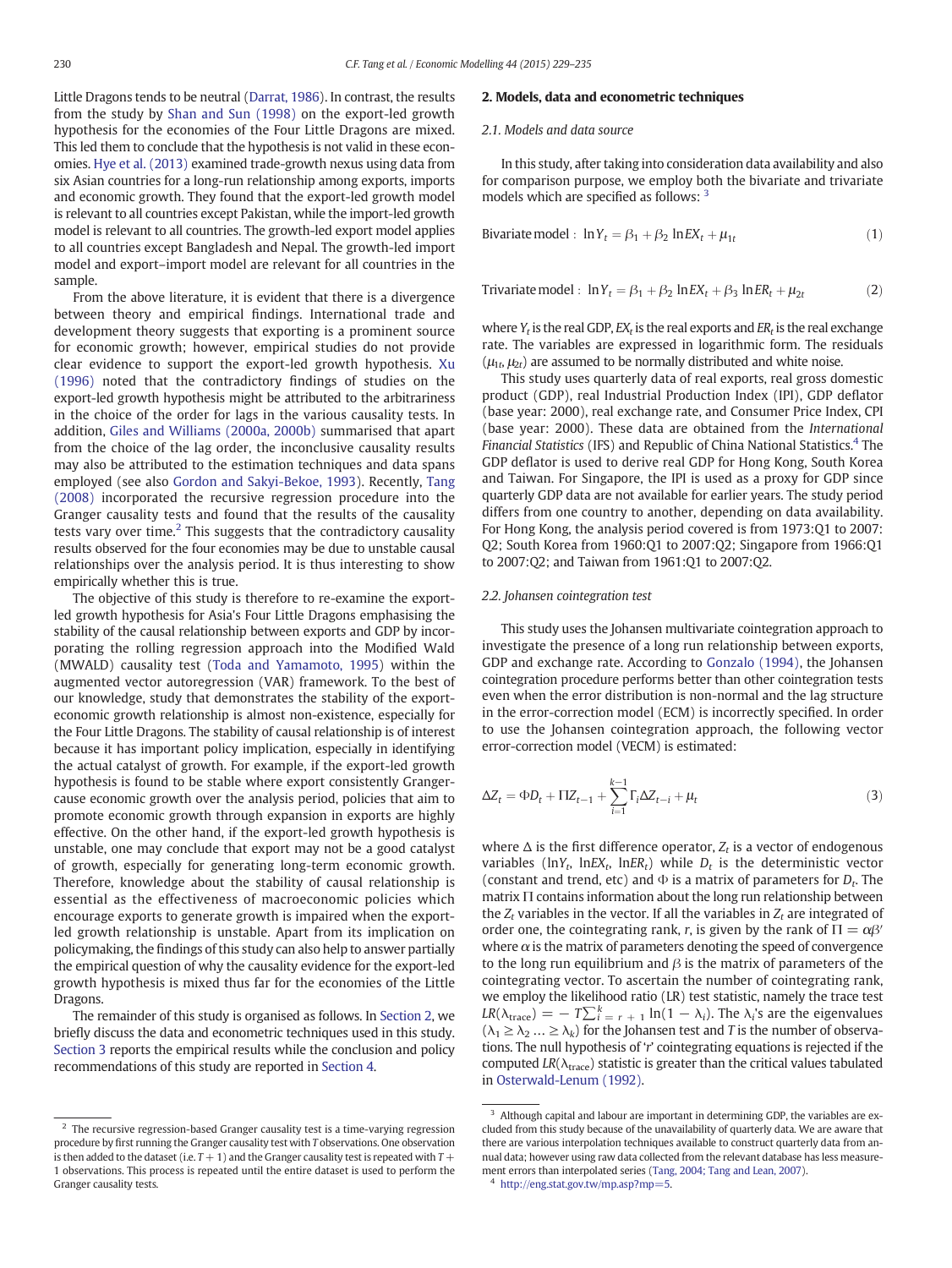### <span id="page-2-0"></span>2.3. MWALD causality test

We employ the MWALD causality test developed by [Toda and](#page-6-0) [Yamamoto \(1995\)](#page-6-0) to investigate the export-led growth hypothesis using the augmented-VAR system. [Zapata and Rambaldi \(1997\)](#page-6-0) noted that both the likelihood ratio and the Wald tests are very sensitive to the specification of the short run dynamics in error-correction models (ECMs), even in large samples. Furthermore, they stated that given the performance of the tests in larger samples, the MWALD test is more appealing because of its simplicity. To use the MWALD test, we have to decide the optimal lag order and also the maximal order of integration  $(d_{\text{max}})$  to be specified into the augmented-VAR system. To implement the MWALD test, we estimate the following augmented-VAR systems, where Eq. (4) is for the bivariate model while Eq. (5) is for the trivariate model.

$$
\begin{bmatrix} \ln Y_t \\ \ln E X_t \end{bmatrix} = \begin{bmatrix} \alpha_1 \\ \alpha_2 \end{bmatrix} + \begin{bmatrix} A_{11,1} & A_{12,1} \\ A_{21,1} & A_{22,1} \end{bmatrix} \times \begin{bmatrix} \ln Y_{t-1} \\ \ln E X_{t-1} \end{bmatrix} + \cdots + \begin{bmatrix} A_{11,k} & A_{12,k} \\ A_{21,k} & A_{22,k} \end{bmatrix} \times \begin{bmatrix} \ln Y_{t-k} \\ \ln E X_{t-k} \end{bmatrix}
$$

$$
+ \begin{bmatrix} A_{11,p} & A_{12,p} \\ A_{21,p} & A_{22,p} \end{bmatrix} \times \begin{bmatrix} \ln Y_{t-p} \\ \ln E R_{t-p} \end{bmatrix} + \begin{bmatrix} \varepsilon_{1t} \\ \varepsilon_{2t} \end{bmatrix}
$$
(4)

$$
\begin{bmatrix} \ln Y_t \\ \ln E X_t \\ \ln E R_t \end{bmatrix} = \begin{bmatrix} \alpha_1 \\ \alpha_2 \\ \alpha_3 \end{bmatrix} + \begin{bmatrix} A_{11,1} & A_{12,1} & A_{13,1} \\ A_{21,1} & A_{22,1} & A_{23,1} \\ A_{31,1} & A_{32,1} & A_{33,1} \end{bmatrix} \times \begin{bmatrix} \ln Y_{t-1} \\ \ln E X_{t-1} \\ \ln E R_{t-1} \end{bmatrix} + \dots + \begin{bmatrix} A_{11,k} & A_{12,k} & A_{13,k} \\ A_{21,k} & A_{22,k} & A_{23,k} \\ A_{31,k} & A_{32,k} & A_{33,k} \end{bmatrix}
$$

$$
\times \begin{bmatrix} \ln Y_{t-k} \\ \ln E X_{t-k} \\ \ln E R_{t-k} \end{bmatrix} + \begin{bmatrix} A_{11,p} & A_{12,p} & A_{13,p} \\ A_{21,p} & A_{22,p} & A_{23,p} \\ A_{31,p} & A_{32,p} & A_{33,p} \end{bmatrix} \times \begin{bmatrix} \ln Y_{t-p} \\ \ln E X_{t-p} \\ \ln E R_{t-p} \end{bmatrix} + \begin{bmatrix} \varepsilon_{\rm{tr}} \\ \varepsilon_{\rm{2t}} \\ \varepsilon_{\rm{3t}} \end{bmatrix}
$$
(5)

where  $Y_t$  is the real GDP,<sup>5</sup> EX<sub>t</sub> is the real exports and ER<sub>t</sub> is the real exchange rate. The optimal number of lags, k, is determined by the Akaike Information Criterion (AIC) and the order of lag p is actually  $(k + d_{\text{max}})$ . We used  $d_{\text{max}} = 1$  as it performs better than any other order of  $d_{\text{max}}$  [\(Dolado and Lütkepohl, 1996\)](#page-5-0). The residuals ( $\varepsilon_{1t}$ ,  $\varepsilon_{2t}$ ,  $\varepsilon_{3t}$ ) are assumed to be spherically distributed and white noise. When the null hypothesis "exports do not Granger-cause GDP" is not rejected at the conventional significance level, it implies that the export-led growth hypothesis is not valid. However, it must be pointed out here that the extra lag, that is,  $d_{\text{max}}$ , in Eqs. (4) and (5) is unrestricted as its inclusion is to ensure that the asymptotic  $\chi^2$ -distribution critical values can be used when the causality test is conducted with the non-stationary variables ([Toda and Yamamoto, 1995\)](#page-6-0).

#### 2.4. Rolling regression-based causality technique

The rolling regression-based MWALD causality test procedure introduced by [Tang \(2013\)](#page-6-0) can be described as follows. Initially, the MWALD causality test is estimated for the beginning subsample of T observations, that is, with a rolling window of size T. Then the first observation is removed from the beginning subsample and a new observation is added to the end of the estimation sample period. The relationship is subsequently re-estimated. For example, if we set the rolling window at 10 years, that is,  $T = 40$  observations, the first MWALD causality test statistic was obtained by using a subsample period from 1960:Q1 to 1969:04 (i.e.  $T = 40$  observations). Then the second test statistic was obtained by using data from 1961:Q2 to 1970:Q1. This rolling regression procedure continues until the last observation is employed to examine for the causal relationship. Finally, the generated  $\chi^2$ -statistics are normalised by the 10 per cent critical values. If the normalised statistic is above one then the null hypothesis is rejected. In other words, if the export-led growth hypothesis is valid, then a large number of significant MWALD tests should be observed when the sample rolls forward.

#### 3. Empirical results

In this section, we present the empirical results for the stationarity tests, the Johansen cointegration test, and the MWALD causality test.

#### 3.1. Stationarity and cointegration test results

In order to avoid the spurious regression problem, the stationarity of the variables must first be determined [\(Granger and Newbold, 1974;](#page-5-0) [Phillips, 1986\)](#page-5-0). This study employed both the Augmented Dickey–Fuller (ADF) and the [Kwiatkowski et al. \(1992\)](#page-5-0) – KPSS stationarity tests to determine the order of integration for each time series. Based on the evidence of Monte Carlo analysis, [Amano and van Norden \(1992\)](#page-5-0) and [Schlitzer \(1995\)](#page-5-0) noted that by using the combination of ADF and KPSS tests, the possibility of incorrect conclusions on stationarity will be minimised.

Both the ADF and KPSS tests from [Table 1](#page-3-0) reveal that the variables are integrated of order one, I(1). The results corroborate with the findings of [Nelson and Plosser \(1982\)](#page-5-0) that most of the macroeconomic variables are non-stationary at the level, but are stationary at first difference. With evidence of the same order of integration for all variables, we then proceed with the Johansen cointegration test to determine whether there is a long run equilibrium relationship among the variables under investigation.

To implement the Johansen cointegration test, we have to decide the optimal lag structure for the VECM system. According to [Enders \(2004\)](#page-5-0) the maximum lag structure for quarterly data should range from 1 to 12 quarters. In our study, we used the AIC statistics to choose the appropriate lag structure for the VECM system. The estimated cointegration tests for the bivariate and trivariate models together with the optimal lag structures are reported in [Table 2](#page-3-0).

For the bivariate model, our empirical results indicate that the computed  $LR(\lambda_{\text{trace}})$  statistics reject the null hypothesis of no cointegration of exports and GDP at the 5 per cent significance level for Hong Kong, South Korea and Singapore only. For the trivariate model, however the  $LR(\lambda_{\text{trace}})$  statistics improve significantly by affirming that exports, GDP and exchange rate for the four economies are cointegrated at the 5 per cent significance level. These results concur with [Al-Yousif](#page-5-0) [\(1999\)](#page-5-0) assertion that export-growth studies with a bivariate framework may be biased due to the omission of variables phenomenon. Hence, the inclusion of exchange rate, a relevant variable, was probably the cause of the improvement of the cointegration results in particular for the case of Taiwan.

#### 3.2. MWALD causality test result

According to the Granger Representation Theorem, if the variables are cointegrated, there must be at least uni-directional causality between the variables. We next proceed to estimate the augmented-VAR system to verify the causal relationship between exports and GDP for the economies within the bivariate and trivariate models. [Table 3](#page-3-0) reports the causality test results by using the Toda–Yamamoto procedure. We begin our causality analysis with the bivariate model. The MWALD test statistics indicate that at the 5 per cent level of significance, the null hypothesis that exports do not Granger-cause GDP is rejected for Hong Kong and Singapore but it is not rejected for South Korea and Taiwan. This suggests that the export-led growth hypothesis is only valid for Hong Kong and Singapore. There are two plausible explanations for this result. First, these two economies have extremely high export–GDP ratios, with Hong Kong's ratio at 165% in 2007 and Singapore's ratio at 138% in 2006. In contrast, the export–GDP ratios for South Korea and Taiwan are only at 38% and 64%, respectively. Both Hong Kong and Singapore have relatively lower populations and smaller domestic markets and thus have to depend heavily on international trade to generate economic growth. Second, the omission of relevant variable(s) may also be the cause for contradictory results. In the

<sup>5</sup> For Singapore, we used the real Industrial Production Index (IPI) as a proxy to GDP owing to the unavailability of quarterly data on GDP for the period under study.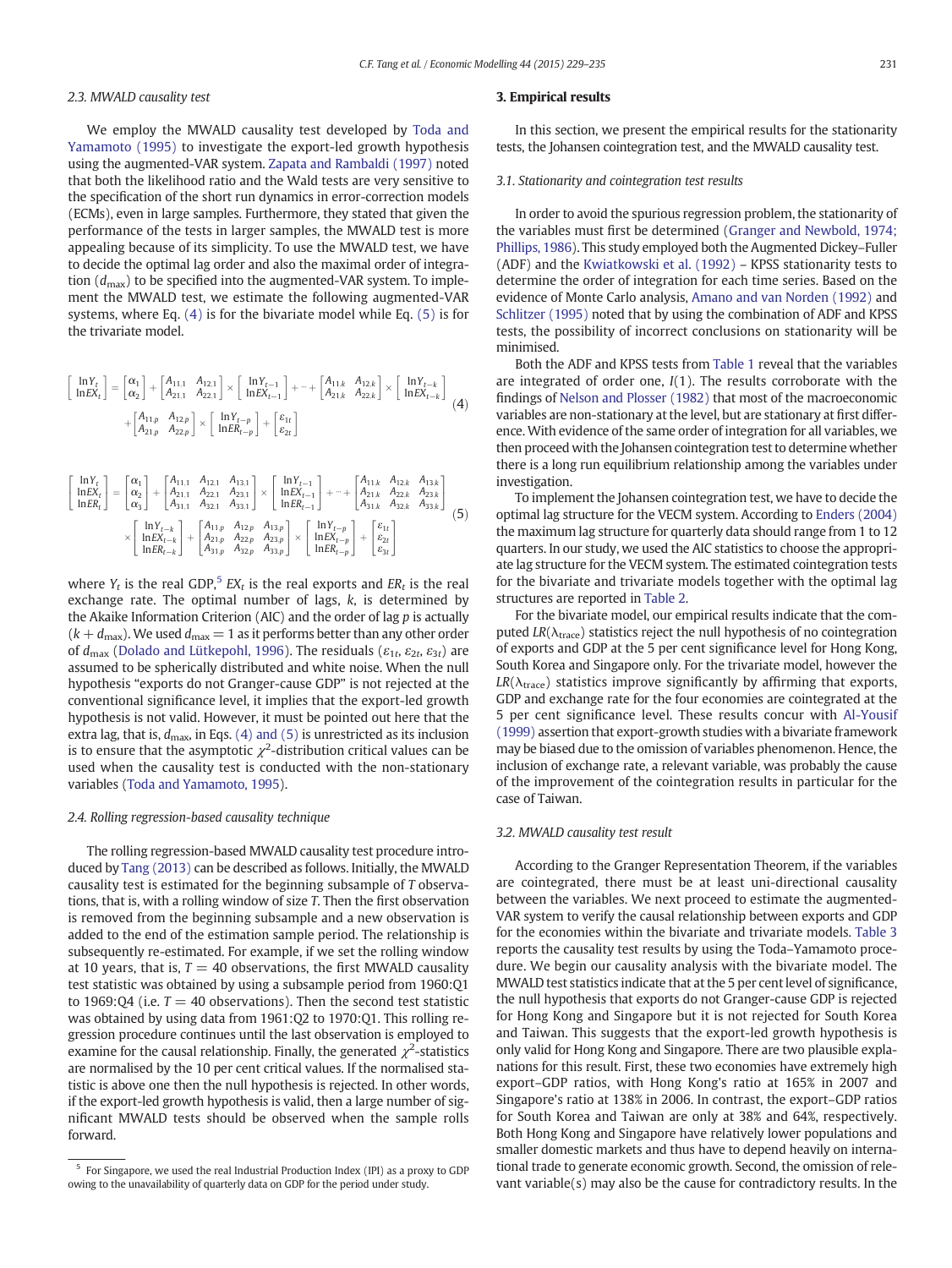# <span id="page-3-0"></span>Table 1

|  |  | The ADF and KPSS stationarity tests. |  |
|--|--|--------------------------------------|--|

| Economies   | ADF                           |                           |                               | <b>KPSS</b>                   |                           |                               |
|-------------|-------------------------------|---------------------------|-------------------------------|-------------------------------|---------------------------|-------------------------------|
|             | $lnEX_t$                      | $lnY_t$                   | InER <sub>r</sub>             | $lnEX_t$                      | $lnY_t$                   | InER <sub>t</sub>             |
| Hong Kong   | $-2.05(8)$                    | $-2.04(7)$                | $-2.15(8)$                    | $0.24(4)$ ***                 | $0.63(4)$ ***             | $0.30(4)$ ***                 |
| South Korea | $-2.12(7)$                    | $-0.96(5)$                | $-2.66(4)$                    | $0.82(4)$ ***                 | $0.63(4)$ ***             | $0.46(4)$ ***                 |
| Singapore   | $-2.38(0)$                    | $-0.94(9)$                | $-2.85(4)$                    | $0.52(4)$ ***                 | $0.14(4)$ **              | $0.23(4)$ ***                 |
| Taiwan      | $-2.97(7)$                    | $-0.16(8)$                | $-0.96(12)$                   | $0.84(4)$ ***                 | $0.83(4)$ ***             | $0.62(4)$ ***                 |
|             |                               |                           |                               |                               |                           |                               |
| Economies   | ADF                           |                           |                               | <b>KPSS</b>                   |                           |                               |
|             | $\triangle$ lnEX <sub>t</sub> | $\Delta$ lnY <sub>t</sub> | $\triangle$ lnER <sub>t</sub> | $\triangle$ lnEX <sub>t</sub> | $\Delta$ lnY <sub>t</sub> | $\triangle$ lnER <sub>t</sub> |
| Hong Kong   | $-4.28(7)$ ***                | $-7.36(6)$ ***            | $-3.90(4)$ **                 | 0.04(4)                       | 0.03(4)                   | 0.13(4)                       |
| South Korea | $-5.66(7)$ ***                | $-6.05(5)$ ***            | $-3.67(12)$ **                | 0.09(4)                       | 0.01(4)                   | 0.07(4)                       |
| Singapore   | $-5.42(3)$ ***                | $-4.43(8)$ ***            | $-4.45(3)$ ***                | 0.04(4)                       | 0.07(4)                   | 0.05(4)                       |
| Taiwan      | $-5.93(7)$ ***                | $-4.77(7)$ ***            | $-3.92(12)$ **                | 0.05(4)                       | 0.04(4)                   | 0.10(4)                       |

Note: The asterisks \*\*\* and \*\* denote statistical significance at the 1 and 5 per cent levels, respectively. The optimal bandwidth for the KPSS test is determined by [Schwert's \(1989\)](#page-5-0) formula,  $\ell_4 = \text{int}$ [4(T/100)<sup>1/4</sup>}. The critical values for the ADF test are obtained from [MacKinnon \(1996\)](#page-5-0) while the asymptotic critical values for the KPSS test are obtained from [Kwaitkowski et al.](#page-5-0) [\(1992\)](#page-5-0).

trivariate model, where exchange rate is included as an additional variable, the null hypothesis is rejected for all the four economies. Thus, exports Granger-cause GDP for the four economies. Table 3 also

#### Table 2

Johansen cointegration test.

| Economies   | Optimal lag order |                                                         | Bivariate model: $(lnY_t, lnEX_t)$<br>Likelihood ratio test – $LR(\lambda_{\text{trace}})$ |                 |  |
|-------------|-------------------|---------------------------------------------------------|--------------------------------------------------------------------------------------------|-----------------|--|
|             |                   |                                                         |                                                                                            |                 |  |
|             |                   |                                                         | $H_0: r = 0$                                                                               | $H_0: r \leq 1$ |  |
| Hong Kong   | 9                 |                                                         | 32.696***                                                                                  | 5.791           |  |
| South Korea | 8                 |                                                         | 37.066***                                                                                  | 5.884           |  |
| Singapore   | 10                |                                                         | 22.381**                                                                                   | 4.728           |  |
| Taiwan      | 12                |                                                         | 18.924                                                                                     | 2.412           |  |
| Economies   | Optimal lag order | Trivariate model: $\ln Y_t$ , $\ln EX_t$ , $\ln ER_t$ ) |                                                                                            |                 |  |
|             |                   | Likelihood ratio test $- LR(\lambda_{\text{trace}})$    |                                                                                            |                 |  |
|             |                   | $H_0: r = 0$                                            | $H_0: r \leq 1$                                                                            | $H_0: r \leq 2$ |  |
| Hong Kong   | 8                 | 50.681***                                               | 13.672                                                                                     | 5.728           |  |
| South Korea | 8                 | 47.443***                                               | 14.948                                                                                     | 5.952           |  |
| Singapore   | 7                 | 37.252**                                                | 14.041                                                                                     | 4.073           |  |
| Taiwan      | 8                 | 56.890***                                               | 25.592***                                                                                  | 5.030           |  |

Note: The asterisks \*\*\* and \*\* denote statistical significance at the 1 and 5 per cent levels, respectively. The critical values obtained from [Osterwald-Lenum \(1992\)](#page-5-0) are used to test for cointegration.

#### Table 3

Modified Wald (MWALD) causality tests.

| Economies                                                        | Null hypothesis: Exports do not Granger-cause GDP |                         |                  |                         |  |  |
|------------------------------------------------------------------|---------------------------------------------------|-------------------------|------------------|-------------------------|--|--|
|                                                                  | Bivariate model                                   |                         | Trivariate model |                         |  |  |
|                                                                  | Lag(k)                                            | <b>MWALD</b> statistics | Lag(k)           | <b>MWALD</b> statistics |  |  |
| Hong Kong                                                        | 9                                                 | 18.033**                | 11               | 23.407**                |  |  |
| South Korea                                                      | 8                                                 | 11.834                  | 8                | 15.066*                 |  |  |
| Singapore                                                        | 10                                                | 18.666**                | 6                | 12.130**                |  |  |
| Taiwan                                                           | 8                                                 | 10.131                  | 4                | 7.998*                  |  |  |
| Economies<br>Null hypothesis: GDP does not Granger-cause exports |                                                   |                         |                  |                         |  |  |
|                                                                  |                                                   | Bivariate model         |                  | Trivariate model        |  |  |
|                                                                  | Lag(k)                                            | <b>MWALD</b> statistics | Lag(k)           | <b>MWALD</b> statistics |  |  |
| Hong Kong                                                        | 9                                                 | 21.902***               | 11               | 28.820***               |  |  |
| South Korea                                                      | 8                                                 | 45.986***               | 8                | 45.054***               |  |  |
| Singapore                                                        | 10                                                | 40.038***               | 6                | 38.904***               |  |  |
| Taiwan                                                           | 8                                                 | 17.815**                | 4                | 14.597***               |  |  |

Note: The asterisks \*\*\*, \*\* and \* denote statistical significance at the 1, 5 and 10 per cent levels, respectively. The optimal lag order  $(k)$  is determined by AIC.

presents the results of testing the null hypothesis that GDP does not Granger-cause exports. Regardless of whether the bivariate or trivariate model is used, the causality results strongly indicate that GDP Grangercauses exports. As stated earlier, the existence of cointegration implies that there is at least uni-directional causality. Our cointegration and causality results thus support this contention.

It is noteworthy to point out here that many studies on export-led growth, after testing for cointegration and causality, would usually conclude whether the export-led growth hypothesis is valid or otherwise. These studies have produced mixed and inconclusive results, which may be due to the instability of the causal relationship over time. [Tang](#page-5-0) [\(2008, 2010\)](#page-5-0) noted that the causal relationship may be unstable owing to frequent changes in the global economic and political environments. The causality test using the entire sample period may not be able to reflect such changes. It is an inaccurate measure for export-led growth since it is possible that a causal relationship exists in certain periods but does not exist in other periods. In order to investigate whether the causal relationship is stable, we incorporate the rolling regression procedure into the MWALD causality test. To apply the rolling regression, we have to pre-specify the size of the rolling window. To the best of our knowledge, there is no formal statistical procedure to determine the optimal window size.

In earlier work, the setting of the window size seemed to be arbitrary [\(Ibrahim and Aziz, 2003; Tang, 2010; Tang and Chua, 2012; Thoma,](#page-5-0) [1994](#page-5-0)). In this study, we set three rolling window sizes — 50, 60 and 70 observations.<sup>6</sup> For interpretation, the MWALD statistics are normalised by the 10 per cent critical values. If the normalised MWALD statistic is above the cut-off line 1.00, then the null hypothesis of "export does not Granger-cause GDP" is rejected. In other words, if the export-led growth hypothesis is valid, then we should observe a large number of normalised MWALD statistics greater than unity when the sample rolls forward.

[Fig. 1](#page-4-0) shows the normalised MWALD statistics for (a) bivariate model and (b) trivariate model. Overall, the graphs in [Fig. 1](#page-4-0) show that the MWALD test statistics for each economy fluctuate widely over the period of analysis regardless of the model and window size employed. These results demonstrate the evidence of instability of the export-led growth for the four economies. As we have pointed out, previous empirical studies on export-led growth have produced mixed results. Our findings of the unstable causal relationship between exports and GDP may partially explain why inconclusive results are obtained.

As the MWALD test statistics obtained for the bivariate and trivariate models are similar, we use the results from the bivariate model for

<sup>6</sup> [Timmermann \(2008\)](#page-6-0) noted that short rolling window will be preferred to capture the predictability patterns which may be missed in the long rolling window.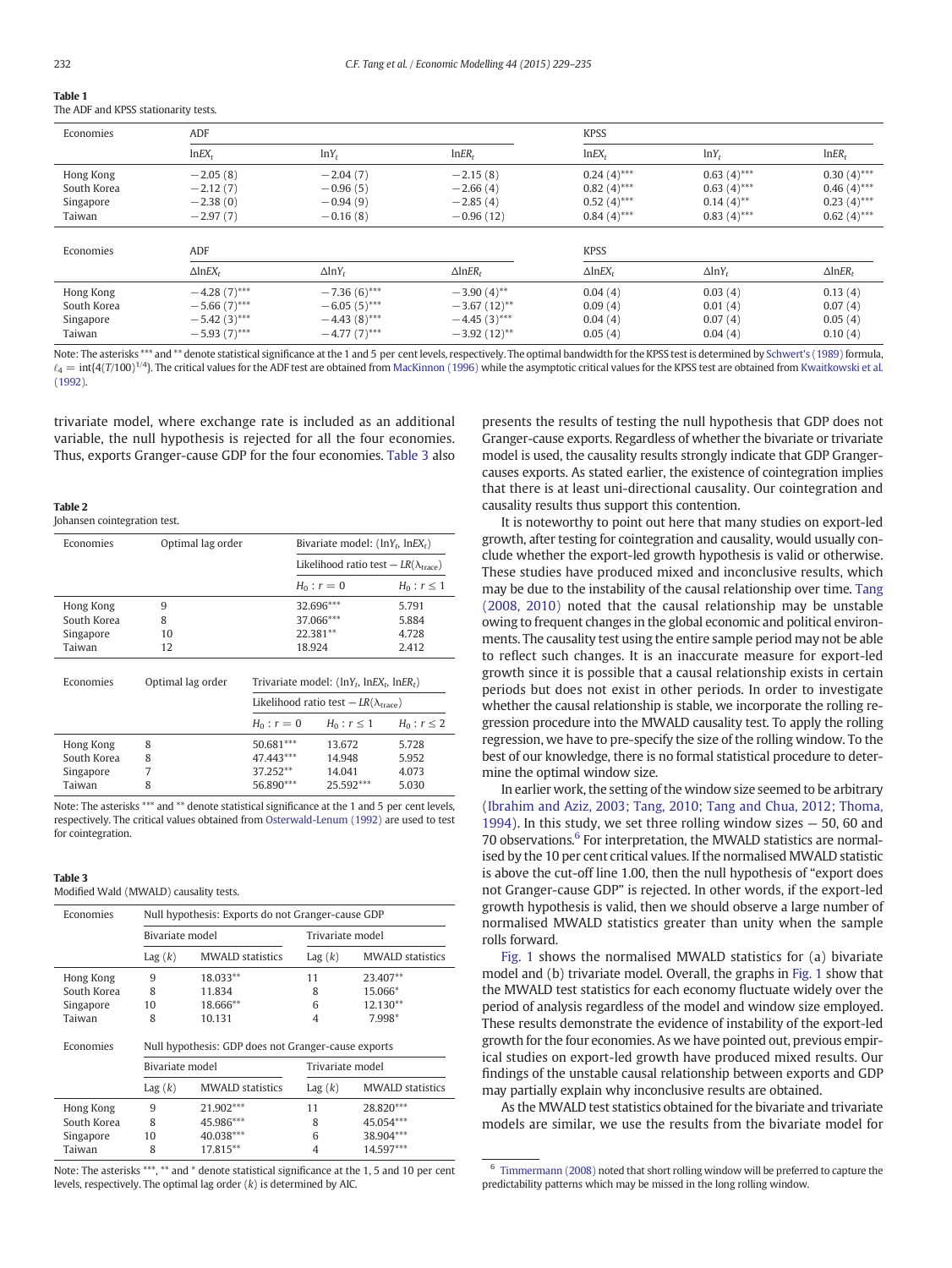<span id="page-4-0"></span>

Fig. 1. The results of rolling MWALD causality tests. Note: The above figures use the 10 per cent normalised rolling causality test for the null hypothesis that exports do not Granger-cause GDP.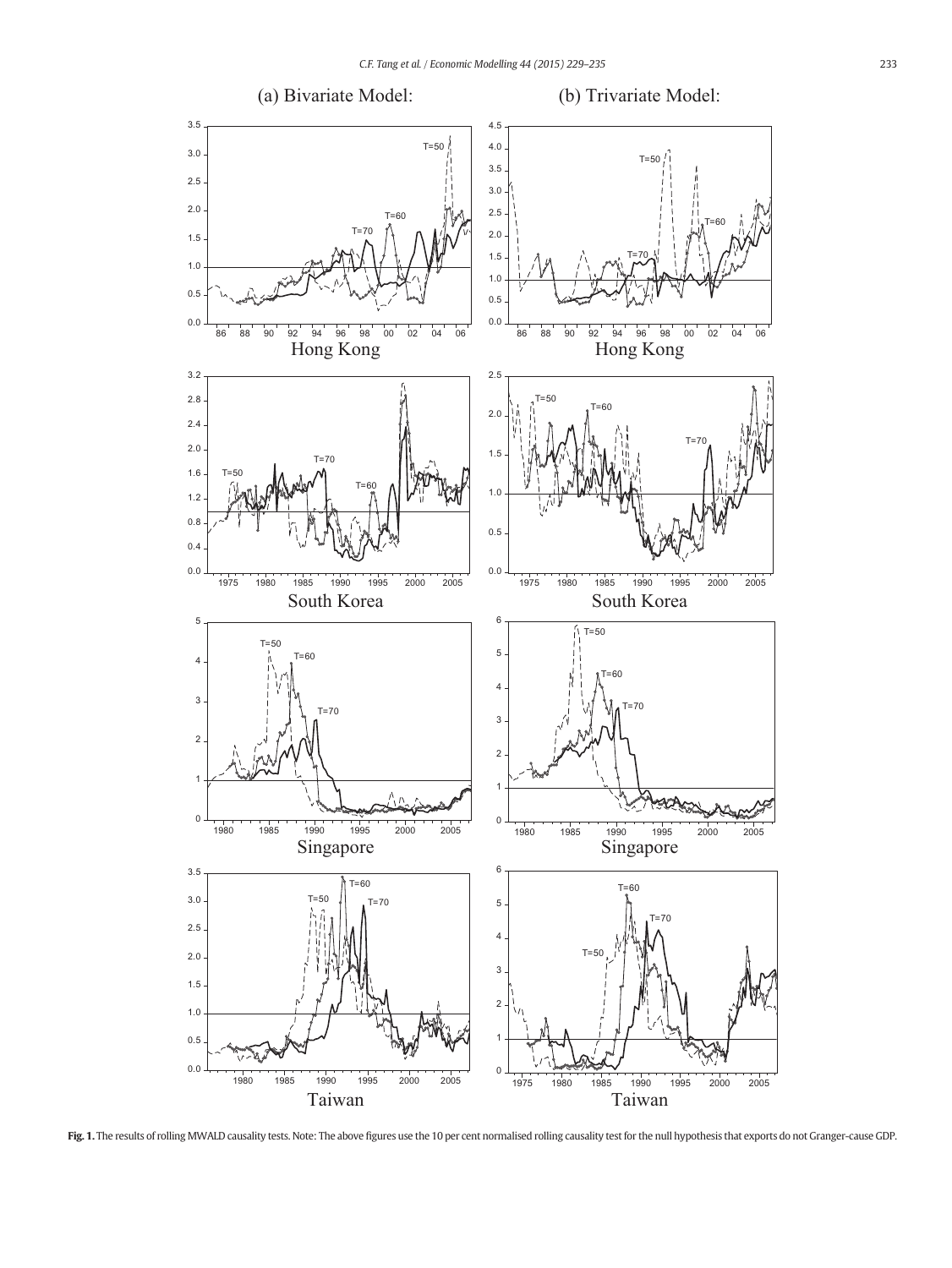<span id="page-5-0"></span>interpretation. The results for Hong Kong's case indicate that there is a wide fluctuation of the normalised MWALD statistics in particular for the period 1994 to 2002. The MWALD test statistics are above the cut-off value of 1.00 after 2004 only. The MWALD statistics for South Korea support the existence of the export-led growth hypothesis from 1972 to 1989 and from 1998 onwards. For the case of Singapore, the export-led growth hypothesis is only valid prior to 1990 as the MWALD test statistics fluctuate above the cut-off value of 1.00. Similarly, the export-led hypothesis is supported in Taiwan for the period 1985 to 1995 only.

South Korea is one of the countries affected by the Asian financial crisis in 1997. The Korean won depreciated by more than 30% during the period, resulting in a significant increase in export competitiveness. This helped boost its export volume and subsequently generated growth. Thus, it is not surprising that the export-led hypothesis is supported after 1998 in South Korea. Although the Hong Kong dollar is pegged to the US dollar, it came under speculative attack during the 1997–98 financial crisis due to its high inflation rate. The monetary authorities intervened heavily to maintain the peg. The resultant volatility of the stock and monetary markets impacted on the export sector and this probably accounted for the instability of the export-led growth hypothesis since 1998. For Taiwan, the rejection of the export-led hypothesis after 1994 may be due to the fact that after China opened up its economy for trade and investments after 1978, hundreds of Taiwanese companies moved their manufacturing plants to China especially since the late eighties. As a result, the majority of Taiwanese manufactured exports, particularly labour-intensive goods, now originated from their manufacturing plants in China. A plausible reason for the hypothesis to be valid only prior to 1990 for the case of Singapore is that its export–GDP ratio was in decline throughout the nineties, although it picked up again from around year 2000. Moreover, the export-oriented manufacturing is not the only sector generating growth in Singapore. The financial services sector is just as important in driving the economy.

#### 4. Conclusion and policy recommendations

Using the Johansen cointegration and MWALD causality tests, this study has empirically re-investigated the export-led growth hypothesis for Asia's Four Little Dragons' economies using both the bivariate and trivariate models. Additionally, we also examine the stability of the causal relationship between exports and GDP by using the rolling regression-based MWALD causality approach. The Johansen cointegration test shows that exports, GDP and exchange rate are cointegrated in all four economies regardless of which model is employed. This implies that exports and GDP are moving together in the long run relationship, although deviations from the steady state may occur in the short run.

The results of the MWALD causality test for the export-led growth are mixed when the bivariate model is used. Specifically, there is bilateral causality between exports and GDP for Hong Kong and Singapore, while there is only unilateral causality running from GDP to exports for South Korea and Taiwan. On the other hand, when the trivariate model is used, bilateral causality exists for all four economies. It indicates that the bivariate model may be mis-specified. Another important finding of the study is that the export-led growth hypothesis for the four economies is unstable. The MWALD test statistics are subject to wide fluctuations indicating contradictory causality inferences over time.

Given these results and considering that the outlook for the export markets remains weak, it is perhaps timely now for the four economies to re-assess their growth strategies which are overly dependent on exports to developed countries. However, these four economies cannot completely discard their export-oriented policies given that their domestic markets are relatively small. New policy strategies aimed at diversifying export markets through regional integration should be

implemented immediately. This would reduce their export dependence on traditional markets of developed economies. Despite the relatively small size of the domestic markets in these four economies, the contribution of domestic demand to growth should not be overlooked. Thus, as a balancing policy, the decision makers should implement appropriate fiscal and monetary strategies to increase the role of domestic demand and private investment to generate growth.

#### Acknowledgement

We would like to express our sincere gratitude to the anonymous reviewers and editor for their constructive comments and suggestions to improve the earlier version of this research paper. All remaining errors within this research paper are our own responsibility.

#### References

- Al-Yousif, Y.K., 1999. [On the role of exports in the economic growth of Malaysia: a multi](http://refhub.elsevier.com/S0264-9993(14)00392-7/rf0010)variate analysis. Int. Econ. I. 13 (3), 67-75.
- Amano, R.A., van Norden, S., 1992. [Unit root tests and the burden of proof. Bank of Canada](http://refhub.elsevier.com/S0264-9993(14)00392-7/rf0225) [Working Paper No. 7](http://refhub.elsevier.com/S0264-9993(14)00392-7/rf0225).
- Bahmani-Oskooee, M., Alse, J., 1993. [Export growth and economic growth: an application](http://refhub.elsevier.com/S0264-9993(14)00392-7/rf0015) [of cointegration and error-correction modelling. J. Dev. Areas 27, 535](http://refhub.elsevier.com/S0264-9993(14)00392-7/rf0015)–542.
- Darrat, A.F., 1986. [Trade and development: the Asian experience. Cato J. 6, 695](http://refhub.elsevier.com/S0264-9993(14)00392-7/rf0020)–699. Dolado, J.J., Lütkepohl, H., 1996. [Making Wald tests work for cointegrated VAR system.](http://refhub.elsevier.com/S0264-9993(14)00392-7/rf0025) [Econ. Rev. 15, 369](http://refhub.elsevier.com/S0264-9993(14)00392-7/rf0025)–386.
- Enders, W., 2004. [Applied Econometric Time Series, 2nd ed. John Wiley and Sons, New](http://refhub.elsevier.com/S0264-9993(14)00392-7/rf9880) [York.](http://refhub.elsevier.com/S0264-9993(14)00392-7/rf9880)
- Giles, J.A., Williams, C.L., 2000a. [Export-led growth: a survey of the empirical literature](http://refhub.elsevier.com/S0264-9993(14)00392-7/rf0030) [and some non-causality results. Part 1. J. Int. Trade Econ. Dev. 9 \(3\), 261](http://refhub.elsevier.com/S0264-9993(14)00392-7/rf0030)–337.
- Giles, J.A., Williams, C.L., 2000b. [Export-led growth: a survey of the empirical literature](http://refhub.elsevier.com/S0264-9993(14)00392-7/rf0035) [and some non-causality results. Part 2. Journal of International Trade and Economic](http://refhub.elsevier.com/S0264-9993(14)00392-7/rf0035) [Development 9 \(4\), 445](http://refhub.elsevier.com/S0264-9993(14)00392-7/rf0035)–470.
- Gonzalo, J., 1994. [Five alternative methods of estimating long run equilibrium relation](http://refhub.elsevier.com/S0264-9993(14)00392-7/rf0040)[ship. J. Econ. 60, 202](http://refhub.elsevier.com/S0264-9993(14)00392-7/rf0040)–233.
- Gordon, D.V., Sakyi-Bekoe, K., 1993. [Testing the export-led growth hypothesis: some](http://refhub.elsevier.com/S0264-9993(14)00392-7/rf0045) [parametric and non-parametric results for Ghana. Appl. Econ. 25 \(4\), 553](http://refhub.elsevier.com/S0264-9993(14)00392-7/rf0045)–563.
- Granger, C.W.J., Newbold, P., 1974. [Spurious regression in econometrics. J. Econ. 2,](http://refhub.elsevier.com/S0264-9993(14)00392-7/rf0050) 111–[120.](http://refhub.elsevier.com/S0264-9993(14)00392-7/rf0050)
- Jung, W.S., Marshall, P.J., 1985. [Export growth and causality in developing countries.](http://refhub.elsevier.com/S0264-9993(14)00392-7/rf0065) [J. Dev. Econ. 18, 1](http://refhub.elsevier.com/S0264-9993(14)00392-7/rf0065)–12.
- Hye, Q.M.A., Wizarat, S., Lau, W.Y., 2013. [Trade-led growth hypothesis: an empirical](http://refhub.elsevier.com/S0264-9993(14)00392-7/rf0070) [analysis of South Asian countries. Econ. Model. 35, 654](http://refhub.elsevier.com/S0264-9993(14)00392-7/rf0070)–660.
- Ibrahim, M.A., Aziz, H., 2003. [Macroeconomic variables and the Malaysian equity market:](http://refhub.elsevier.com/S0264-9993(14)00392-7/rf0080) [a view through rolling subsamples. J. Econ. Stud. 30, 6](http://refhub.elsevier.com/S0264-9993(14)00392-7/rf0080)–27.
- Kwiatkowski, D., Phillips, P.C.B., Schmidt, P., Shin, Y., 1992. [Testing the null hypothesis of](http://refhub.elsevier.com/S0264-9993(14)00392-7/rf0085) [stationarity against the alternative of a unit root: How sure are we that economic](http://refhub.elsevier.com/S0264-9993(14)00392-7/rf0085) [time series have a unit root. J. Econ. 54 \(1](http://refhub.elsevier.com/S0264-9993(14)00392-7/rf0085)–3), 159–178.
- Kubo, A., 2011. ['Trade and economic growth: is export-led growth passé? Econ. Bull. 31](http://refhub.elsevier.com/S0264-9993(14)00392-7/rf0090) [\(2\), 1623](http://refhub.elsevier.com/S0264-9993(14)00392-7/rf0090)–1630.
- Lai, Y.W., 2004. [The role of domestic demand in the economic growth of Malaysia: a](http://refhub.elsevier.com/S0264-9993(14)00392-7/rf0095) [cointegration analysis. Int. Econ. J. 18, 337](http://refhub.elsevier.com/S0264-9993(14)00392-7/rf0095)–352.
- MacKinnon, James G., 1996. [Numerical distribution functions for unit root and](http://refhub.elsevier.com/S0264-9993(14)00392-7/rf0100) [cointegration tests. J. Appl. Econ. 11, 601](http://refhub.elsevier.com/S0264-9993(14)00392-7/rf0100)–618.
- Nelson, C.R., Plosser, C.I., 1982. [Trends and random walks in macroeconomic time series:](http://refhub.elsevier.com/S0264-9993(14)00392-7/rf0115) [some evidence and implications. J. Monet. Econ. 10, 139](http://refhub.elsevier.com/S0264-9993(14)00392-7/rf0115)–162.
- Osterwald-Lenum, M., 1992. [A note with quantiles of the asymptotic distribution of the](http://refhub.elsevier.com/S0264-9993(14)00392-7/rf0125) [ML cointegration rank test statistics. Oxf. Bull. Econ. Stat. 54, 461](http://refhub.elsevier.com/S0264-9993(14)00392-7/rf0125)–472.
- Palley, T.I., 2002. [A new development paradigm: domestic demand-led growth.](http://refhub.elsevier.com/S0264-9993(14)00392-7/rf0230) [Discussion Paper, Foreign Policy in Focus, Albuquerque.](http://refhub.elsevier.com/S0264-9993(14)00392-7/rf0230)
- Phillips, P.C.B., 1986. [Understanding spurious regressions in econometrics. J. Econ. 33,](http://refhub.elsevier.com/S0264-9993(14)00392-7/rf0135) 311–[340.](http://refhub.elsevier.com/S0264-9993(14)00392-7/rf0135)
- Schlitzer, G., 1995. [Testing the stationarity of economic time series: further Monte Carlo](http://refhub.elsevier.com/S0264-9993(14)00392-7/rf0145) [evidence. Ric. Econ. 49, 125](http://refhub.elsevier.com/S0264-9993(14)00392-7/rf0145)–144.
- Schwert, G.M., 1989. [Tests for unit roots: A Monte Carlo investigation. J. Bus. Econ. Stat. 7](http://refhub.elsevier.com/S0264-9993(14)00392-7/rf9440) [\(2\), 147](http://refhub.elsevier.com/S0264-9993(14)00392-7/rf9440)–159.
- Shan, J., Sun, F., 1998. [On the export-led growth hypothesis for the Little Dragons: an](http://refhub.elsevier.com/S0264-9993(14)00392-7/rf0150) [empirical investigation. Atl. Econ. J. 26, 353](http://refhub.elsevier.com/S0264-9993(14)00392-7/rf0150)–371.
- Tang, C.F., 2008. [Wagner's law versus Keynesian hypothesis: new evidence from recursive](http://refhub.elsevier.com/S0264-9993(14)00392-7/rf0160) [regression-based causality approaches. ICFAI J. Public Financ. 6, 29](http://refhub.elsevier.com/S0264-9993(14)00392-7/rf0160)–38.
- Tang, C.F., 2010. The money–[prices nexus for Malaysia: new empirical evidence from](http://refhub.elsevier.com/S0264-9993(14)00392-7/rf0165) [time-varying cointegration and causality tests. Glob. Econ. Rev. 39 \(4\), 383](http://refhub.elsevier.com/S0264-9993(14)00392-7/rf0165)–403.
- Tang, C.F., Chua, S.Y., 2012. The savings–[growth nexus for the Malaysian economy: a view](http://refhub.elsevier.com/S0264-9993(14)00392-7/rf0170) [through rolling sub-samples. Appl. Econ. 44 \(32\), 4173](http://refhub.elsevier.com/S0264-9993(14)00392-7/rf0170)–4185.
- Tang, C.F., Lean, H.H., 2007. Will infl[ation increase crime rate? New evidence from bounds](http://refhub.elsevier.com/S0264-9993(14)00392-7/rf0175) and modifi[ed Wald tests. Glob. Crime 8 \(4\), 311](http://refhub.elsevier.com/S0264-9993(14)00392-7/rf0175)–323.
- Tang, T.C., 2004. [A reassessment of aggregate import demand function in the ASEAN-5: a](http://refhub.elsevier.com/S0264-9993(14)00392-7/rf0180) [cointegration analysis. Int. Trade J. 18 \(3\), 239](http://refhub.elsevier.com/S0264-9993(14)00392-7/rf0180)–268.
- Tang, T.C., 2006. [Export led growth in Hong Kong: empirical evidence from the](http://refhub.elsevier.com/S0264-9993(14)00392-7/rf0185) [components of exports. Int. J. Bus. Soc. 7, 30](http://refhub.elsevier.com/S0264-9993(14)00392-7/rf0185)–52.